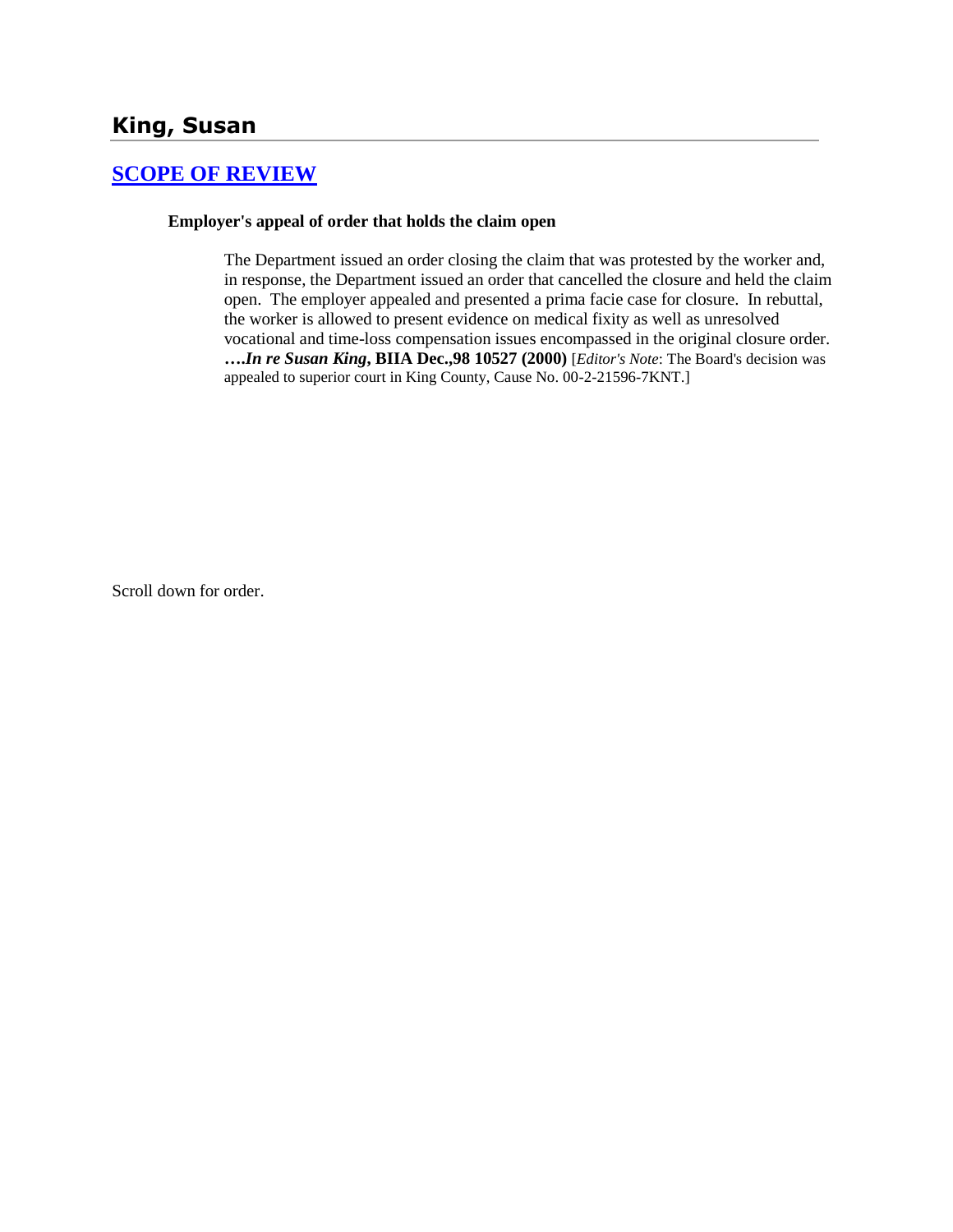## **BEFORE THE BOARD OF INDUSTRIAL INSURANCE APPEALS STATE OF WASHINGTON**

**)**

**IN RE: SUSAN A. KING ) DOCKET NO. 98 10527, 98 15136 & 98 21636**

**CLAIM NO. T-775671, W-169224 & W-054287 ) DECISION AND ORDER** 

APPEARANCES:

Claimant, Susan A. King, by Leggett & Kram, per Richard C. Martin and James F. Leggett

Self-Insured Employer, Federal Way School District/ Puget Sound Workers' Compensation Trust, by Thomas G. Hall & Associates, per Thomas G. Hall

Department of Labor and Industries, by The Office of the Attorney General, per Anastasia Sandstrom, Assistant

The self-insured employer, Federal Way School District, filed an appeal with the Board of Industrial Insurance Appeals on January 23, 1998 (Docket No. 98 10527), from an order of the Department of Labor and Industries dated November 10, 1997 (Claim No. T-775671). The order cancelled prior orders dated June 19, 1997 and October 13, 1997, and ordered that the claim remain open for treatment and action as indicated. **REVERSED AND REMANDED.**

The claimant, Susan A. King, filed an appeal with the Board on June 18, 1998 (Docket No. 98 15136), from a Department order dated June 10, 1998, which rejected the claim (Claim No. W-169224). **AFFIRMED**.

The claimant filed another appeal with the Board on December 7, 1998 (Docket No. 98 21636), from a Department order dated October 30, 1998 (Claim No. W-054287). The October 30, 1998 order closed the claim with no increased award for permanent right knee impairment on the grounds that there was no increased impairment in addition to that previously awarded under Claim No. T-775671. **REVERSED AND REMANDED.**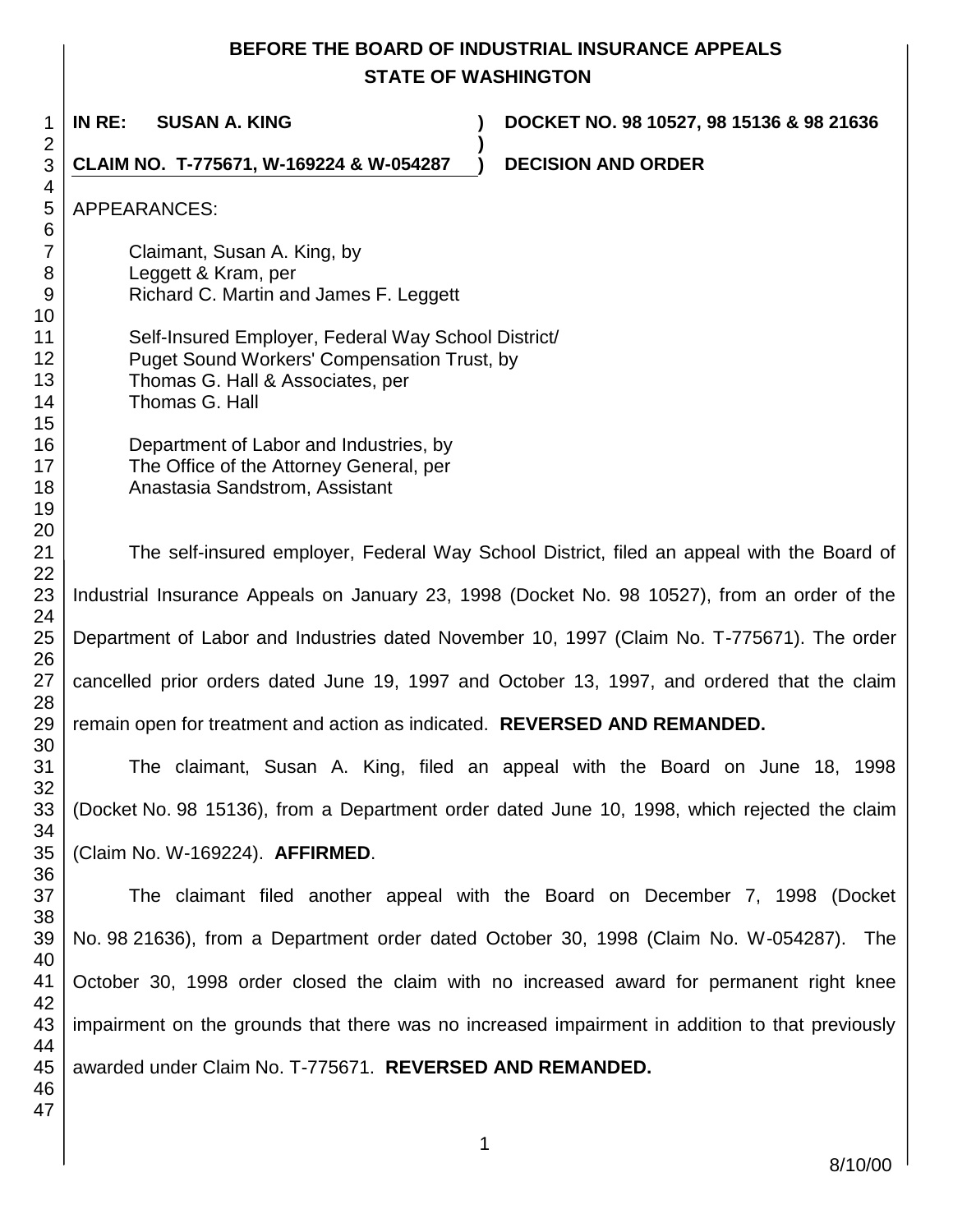### 

#### **PROCEDURAL AND EVIDENTIARY MATTERS**

Pursuant to RCW 51.52.104 and RCW 51.52.106, this matter is before the Board for review and decision on timely Petitions for Review filed by the claimant and the self-insured employer to a Proposed Decision and Order issued on March 30, 2000, in which the orders of the Department dated November 10, 1997, in Claim No. T-775671 (Docket No. 98 10527); June 10, 1998, in Claim No. W-169224 (Docket No. 98 15136); and October 30, 1998, in Claim No. T-775671 (Docket No. 98 21636) were affirmed.

The Board has reviewed the evidentiary rulings in the record of proceedings. All rulings not specifically listed are affirmed. For the reasons discussed in the body of this order, the rulings listed below are reversed and any testimony stricken from the record in connection with those objections is hereby restored to the record. 5/18/99 Tr. at page 27, lines 35 and 45; page 42, line 50; page 43, line 26; and 6/28/99 Deposition of David M. Kieras, M.D., page 22, line 3. The testimony of Susan King placed in colloquy in the 5/18/99 Tr. at pages 34-37, is restored to the record.

The Board exhibits are not numbered correctly. There are two exhibits marked Exhibit No. 1. The first Exhibit No. 1 (application for benefits in Claim No. W-169224) was also offered and admitted later as Exhibit No. 2. To preserve the chronology of the exhibits, the earliest Exhibit No. 1 will retain that number. The document formerly designated as Exhibit No. 2 is rejected as cumulative of Exhibit No. 1 and removed from the record. The second document designated as Exhibit No. 1 (application for benefits in Claim No. T-775671) is hereby renumbered as Exhibit No. 2. Exhibit No. 4 is hereby admitted.

We specifically uphold the industrial appeals judge's exclusion of Dr. Kieras' medical records, which were not introduced or offered into evidence by the claimant at the time of Dr. Kieras' preservation deposition. There is no showing that any extenuating circumstance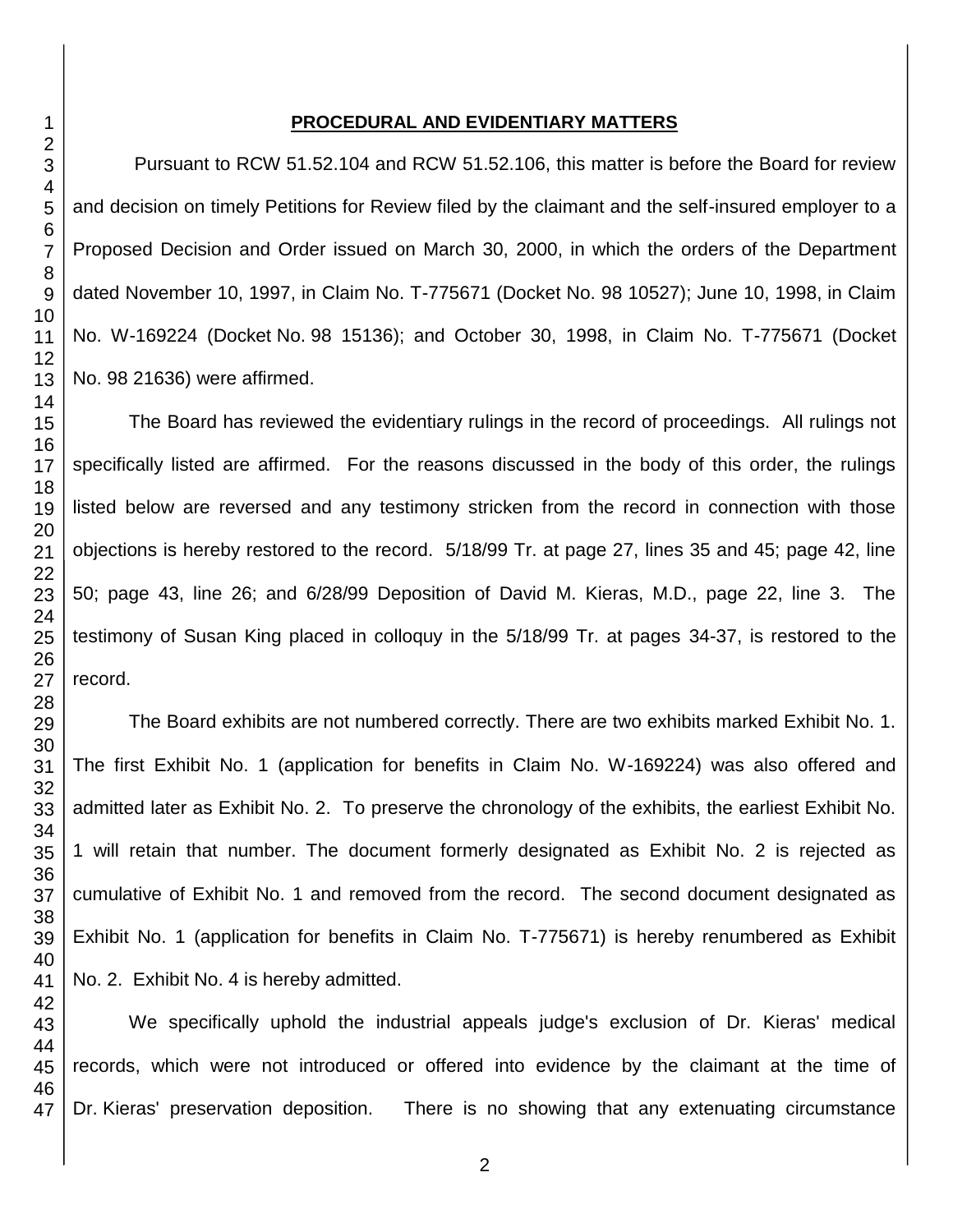prevented the claimant form making an appropriate offer at the time of the deposition. There is no basis for admitting the records when submitted at a later time.

On December 14, 1998, Industrial Appeals Judge Linda Tobin issued an Interlocutory Order Establishing Litigation Schedule. For the reasons discussed below, that order is reversed to the extent that it limited the issues on appeal in a manner inconsistent with this Decision and Order.

On June 20, 2000, the claimant filed a Motion to Reconsider Wage Loss and Stay in the appeals assigned Dockets No. 98 10527, 98 15136 and 98 21636.<sup>1</sup> The body of the motion appears to request that the Board and the Department simultaneously reconsider the claimant's time loss rate and stay the reconsideration pending the publication of the Washington State Supreme Court's review of the decision in *Cockle V. Department of Labor & Indus.*, 96 Wn. App. 69 (1999). As we have not yet issued a final order in the consolidated appeals, CR 59 regarding reconsideration does not apply. The motion to reconsider is denied.

With respect to the request for a stay, RCW 51.52.106 requires the Board to issue its final order within 180 days from the date a Petition for Review is filed. Barring direction from a superior tribunal, we are not inclined to stay the issuance of a final order. To the extent the request for a stay is directed to the Department, we note that in the absence of a court order staying the implementation of a Board order, the Department may take further action to administer a claim even if the Board order is on appeal to the Superior Court. *In re Harold Heaton,* BIIA Dec. 68,701 (1986). We certainly cannot direct the Department to stay administration of the claim based on an appeal in an *unrelated* matter.

Nor can we consider the claimant's motion as an amendment to the claimant's Petition for Review to include the issue of time loss rate calculation. The calculation of Ms. King's time loss

l We acknowledge receipt of the motion by including reference to it in this Decision and Order.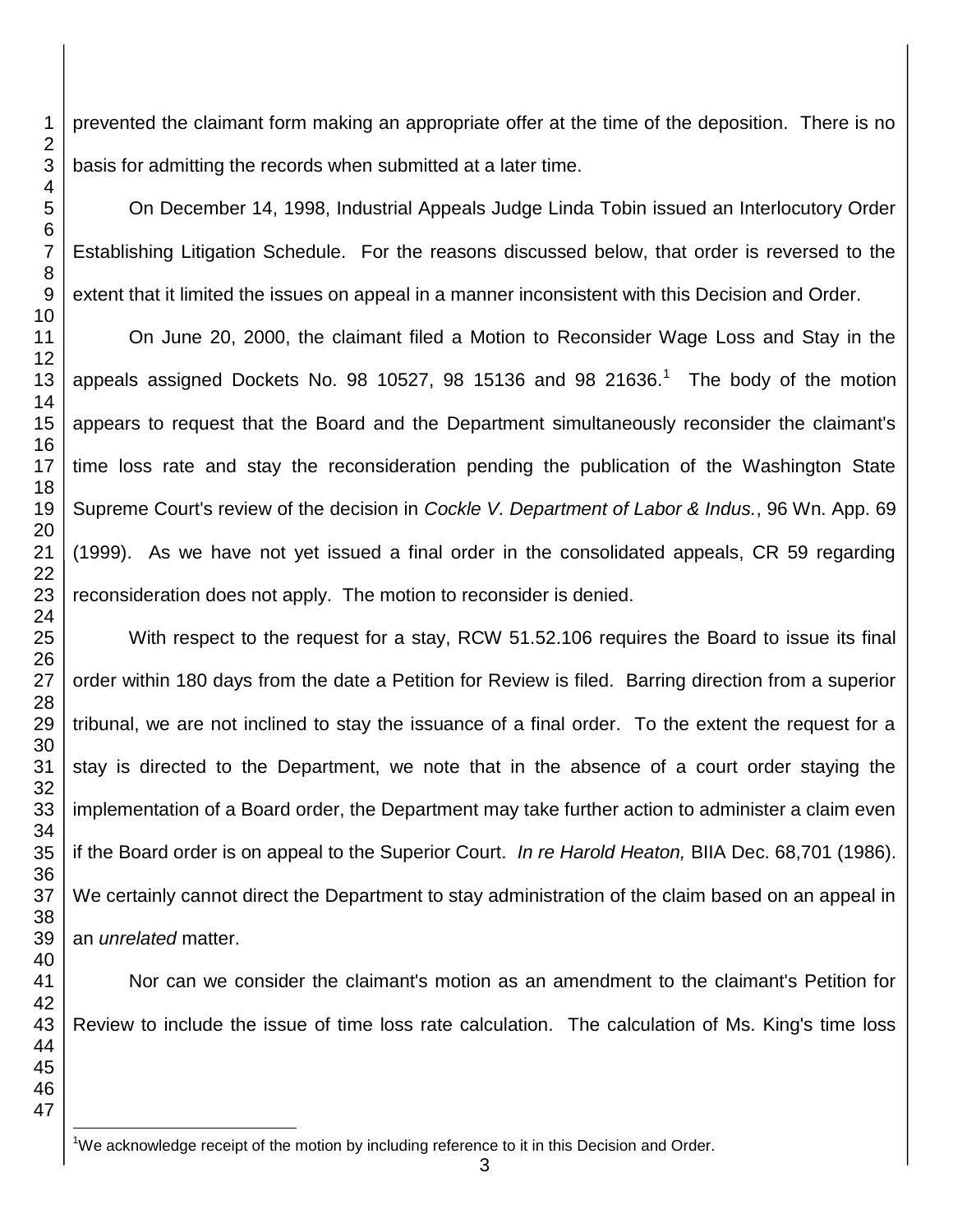compensation rate was not included among the multiple issues the claimant raised on appeal. We will not consider it for the first time on review.

#### **DECISION**

We grant review because we believe that the hearing judge improperly limited the issues on appeal, because we find that the claimant's left knee condition is proximately related to the accepted industrial injury to her right knee, and because the Department needs to rule specifically on issues left unresolved by the order of January 23, 1998, in Claim No. T-775671 (Docket No. 98 10527).

The factual and procedural histories of these appeals are somewhat complicated, so we summarize them here to aid in the understanding of our decision. Claim Nos. T-775671 and W-054287 both address the right knee condition, so we discuss them together.

Claim No. T-77561 (Docket No. 98 10527) is a claim for a 1994 right knee injury (meniscal tear) that resulted in three surgeries. Before the injury, Ms. King (who has a high school education and some college classes) held two part-time jobs. She worked as a retail cashier and as an elementary school paraeducator for the Federal Way School District. Her injury occurred in the course of the paraeducator job. The job required that she frequently bend, stoop, kneel, run, walk and sit on the floor with small children. As a result of the industrial injury, her attending physician, Dr. David Kieras, restricted Ms. King from frequent bending and kneeling. The school district could not modify the paraeducator job to eliminate those requirements, and Dr. Kieras recommended vocational services. Ms. King was transferred to an on-call pool of secretarial workers. Since September 1996, she estimates that she has worked less than 15 hours per week in that capacity. She had to stop working her cashier job at some point because the extensive standing was hard on her knee. According to the school district, paraeducators work 3 to 7 hours per day, 5 days per week, 180 days per year.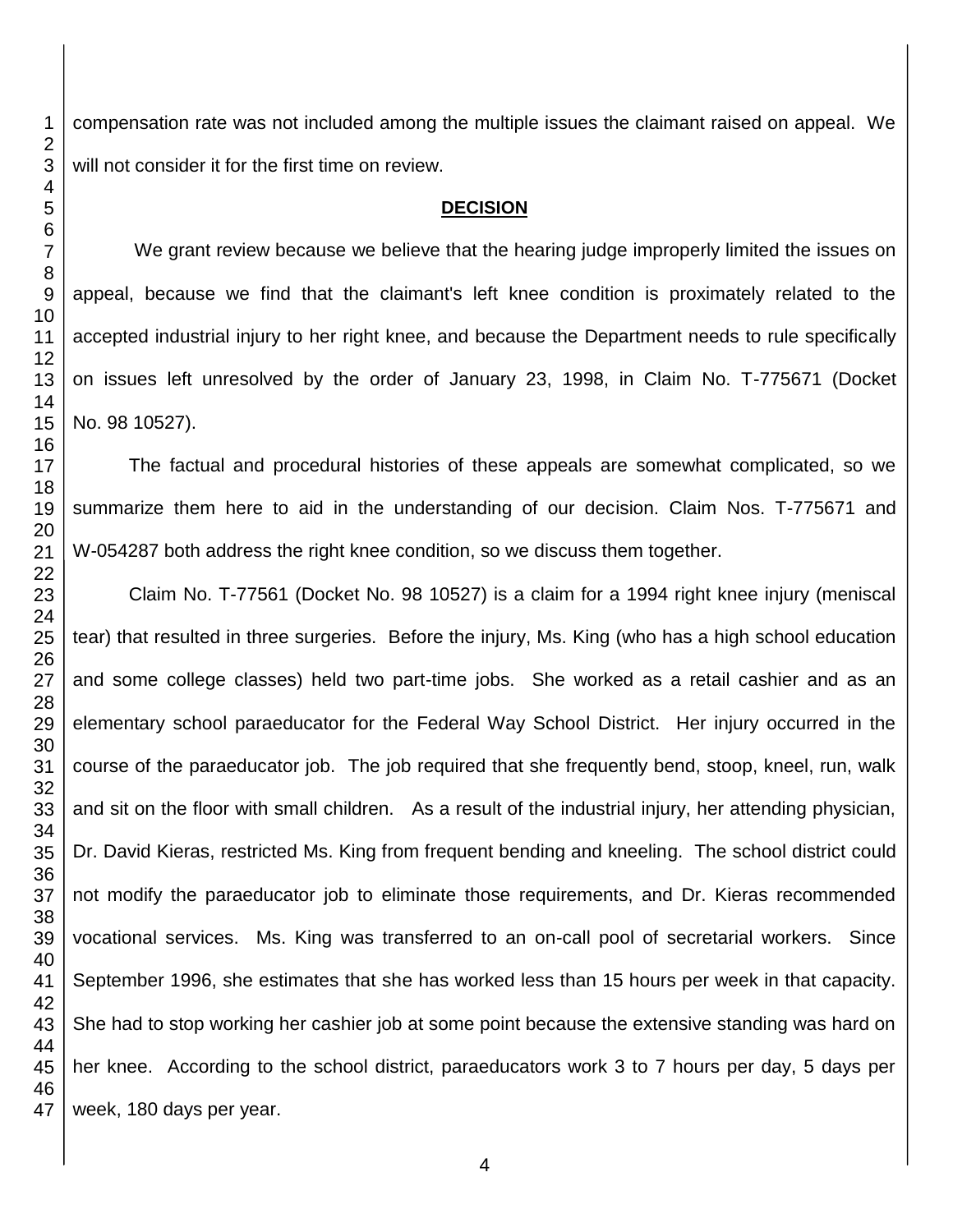In February 1997, the Department issued an employability determination adverse to Ms. King's claim that she could no longer work as a paraeducator. She filed a dispute on March 26, 1997. The Department issued another letter (with dispute language) restating her employability on April 15, 1997. The claimant filed a timely dispute. On June 10, 1997, the Director upheld the employability determination. On June 17, 1997, the claimant filed another dispute. This should have been forwarded to the Board as an appeal but was not. If the Department had taken any action inconsistent with the Director's vocational determination, that action could have been construed as though the Department opted to treat the June 17, 1997 letter as a protest. *In re Donzella Gammon*, BIIA Dec., 70,041 (1985). However, the Department did not take any action inconsistent with the Director's determination. The June 10, 1997 vocational determination did not include any language limiting the time for the claimant to appeal. Therefore, her appeal filed on December 7, 1998, could legitimately include the issue of vocational services. In fact, under *In re Tony Mandrell*, BIIA Dec., 92 2819 (1993), the claimant's appeal of the vocational issue may be considered to have been filed as of June 17, 1997, when the Department received the claimant's letter.

The Department issued a June 19, 1997 order closing Claim No. T-775671 with time loss compensation as paid to December 1996, and with an award for permanent partial disability equal to 15 percent of the amputation value of the right leg with a short thigh stump. Ms. King filed a timely protest. In response to the protest, the Department issued an October 13, 1997 affirmance order, which it designated as appealable only. The claimant filed a protest from the appealable only closing order. The Department opted to accept the protest as allowed under *In re Donzella Gammon*, BIIA Dec., 70,041 (1985.)It issued an order on November 10, 1997, that "canceled" the orders of June 19, 1997 and October 13, 1997, and held the claim open for treatment and action as indicated. The self-insured employer appealed from the order canceling the closing order.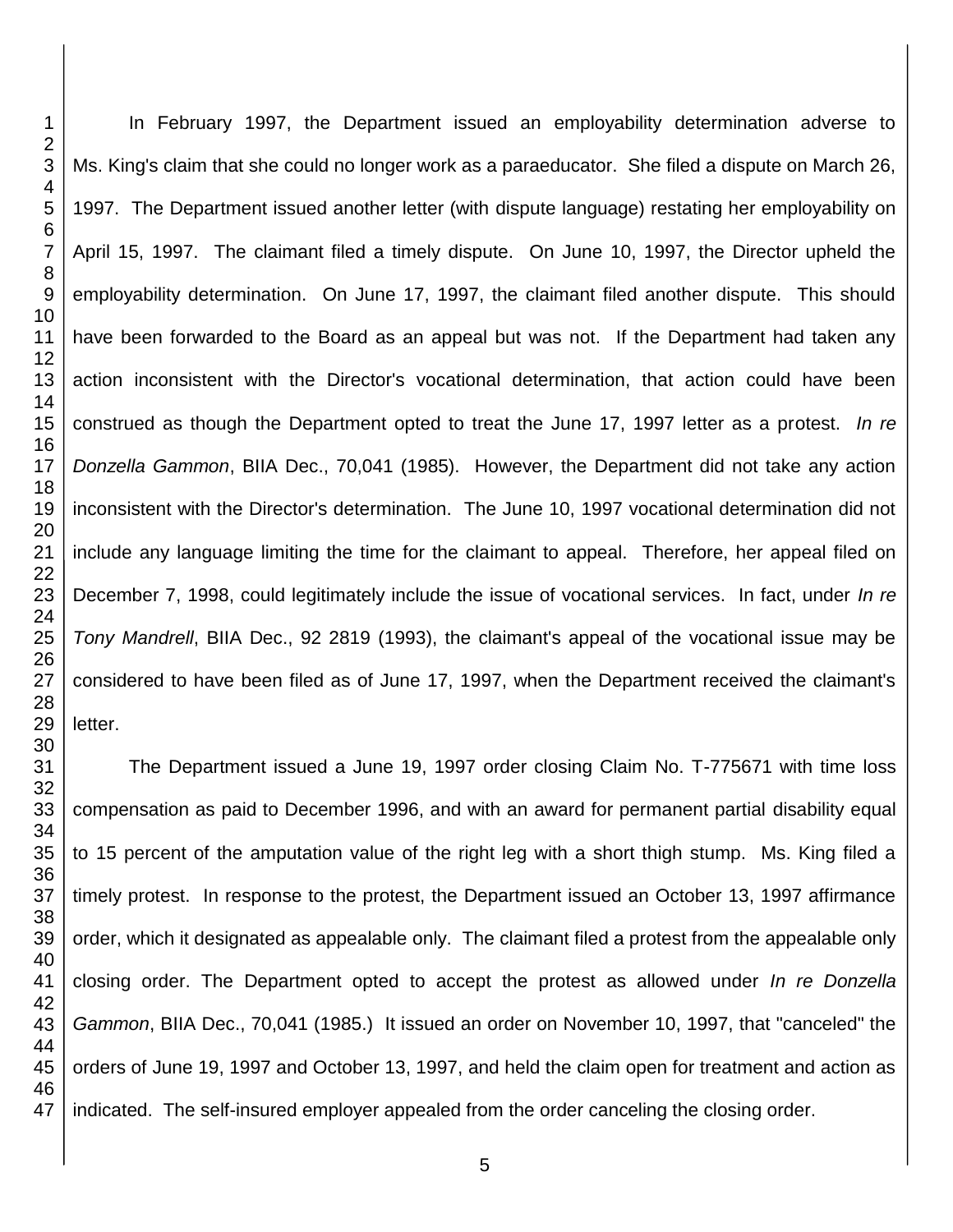Claim No. W-054287 (Docket No. 98 21636) is before the Board on an appeal filed by the claimant. The claim arises from an exacerbation of the claimant's right knee condition in June 1997 while she worked in the on-call secretarial position at the Federal Way School District. There is no dispute about the relationship between the exacerbation and the employment. The claim was closed on October 30, 1998. There is no testimony that the knee returned to its state before the exacerbation, and the claimant's medical testimony, as discussed below, supports the need for further treatment for the knee. Furthermore, the Department order of October 30, 1998 closed Claim No. W-054287 with "no increase in permanent partial disability over that previously awarded under Claim No. T-775671." In fact, as of October 30, 1998, there was no final order making an award for permanent impairment in Claim No. T-775671 due to the November 10, 1997 order in that claim which "canceled" the orders of June 19, 1997 and October 13, 1997, and held the claim open for treatment and action as indicated.

In connection with the appeals in Docket Nos. 98 10527 and 98 15136, the industrial appeals judge issued a litigation order on December 14, 1998, that limited the issue on appeal of the claims involving the right knee to medical fixity. The claimant responded with a motion for clarification of the litigation order, to include issues of loss of earning power (LEP), vocational services, treatment or increased permanent partial disability. The hearing judge ruled that the issue was limited as set forth in the litigation order. The claimant requested an interlocutory review of that decision and an assistant chief industrial appeals judge affirmed the ruling that the claimant could not raise these issues because she did not file a cross appeal. The hearings went forward without testimony on the issues raised on the claimant's motion.

We disagree with the assumption that medical fixity was the only consideration in closing Ms. King's claims. The claimant had an ongoing vocational dispute with the Department.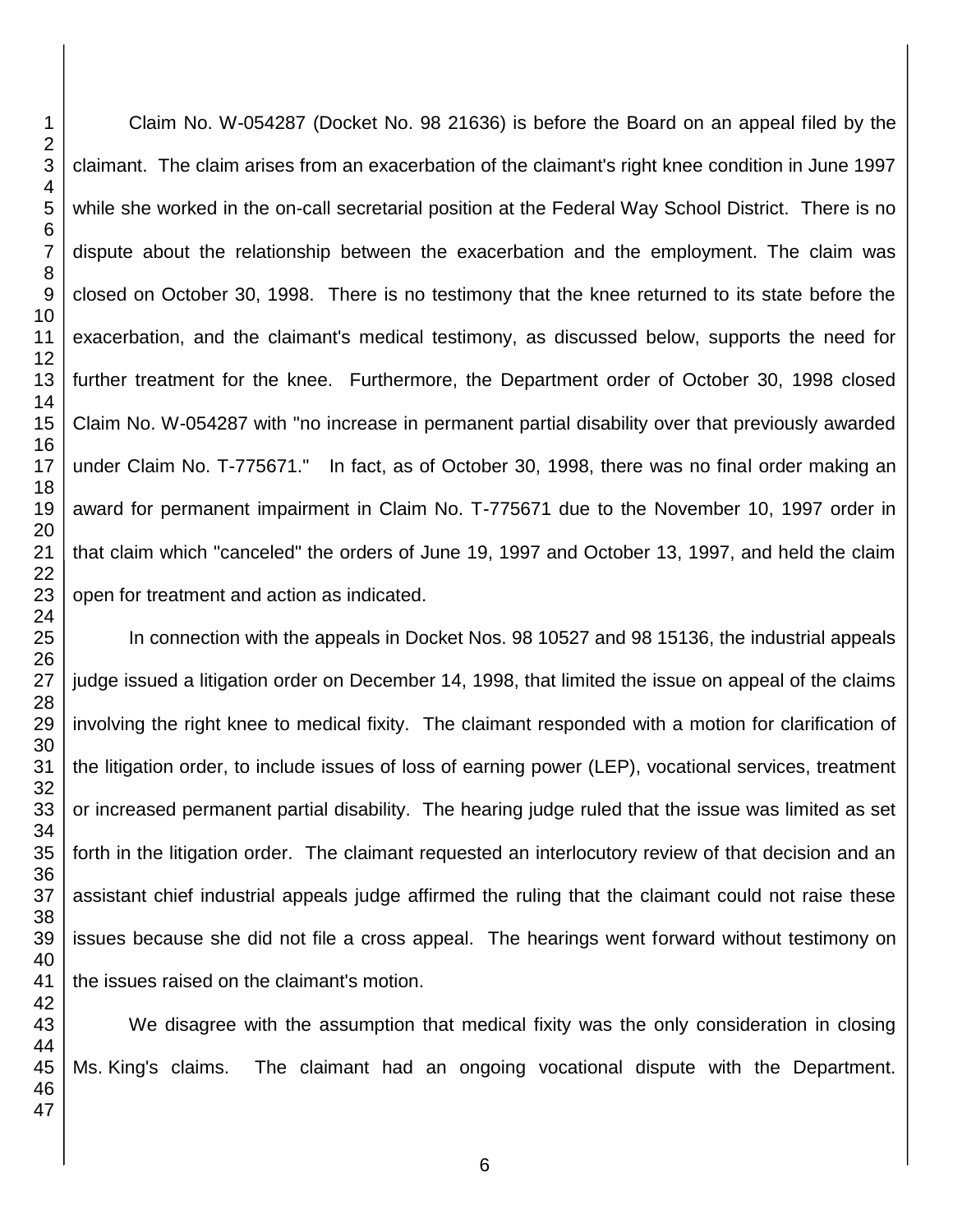#### RCW 51.32.095 provides:

(1) One of the primary purposes of this title is to enable the injured worker to become employable at gainful employment. To this end, the department or self-insurers shall utilize the services of individuals and organizations . . . as may be reasonable to make the worker employable consistent with his or her physical and mental status. Where, after evaluation and recommendation by such individuals or organizations **and prior to final evaluation of the worker's permanent disability** and in the sole opinion of the supervisor or supervisor's designee, whether or not medical treatment has been concluded, vocational rehabilitation is both necessary and likely to enable the injured worker to become employable at gainful employment, the supervisor or supervisor's designee may, in his or her sole discretion, pay or, if the employer is a self-insurer, direct the self-insurer to pay the cost as provided in subsection (3) of this section.

(Emphasis added.)

Furthermore, in *In re Merle E. Free, Jr.,* BIIA Dec. 89 0199 (1990*)*, the Board

discussed the scope of review on appeal as follows:

The scope of the Board's jurisdiction is limited by the Department order on appeal, the notice of appeal, and the issues raised thereby. *Lenk v. Dep't of Labor & Indus*., 3 Wn. App. 977, 478 P.2d 761 (1970); *Brakus v. Dep't of Labor & Indus*., 48 Wn.2d 218, 292 P.2d 865 (1956*).* 

Free, at 2-3.

 The Department order canceling the claim closing order in Docket No. 98 10527 is silent as to the basis for that action. Our only guide is to look back to the subject matter raised in the orders underlying the order on appeal. Based on the language of the June 19, 1997 closing order, issues considered by the Department at claim closing included time loss, medical fixity and percentage of disability. The record is also clear that the claimant repeatedly and timely contested the Department's vocational determination before the issuance of the closing order.

 The self-insured employer's entire case on appeal is that the claim should be closed because the claimant's medical condition had reached fixity. In response to the self-insured employer's prima facie case, the burden shifted to the claimant to show that the Department acted properly in holding the claim open. She could do that by rebutting the medical evidence. She could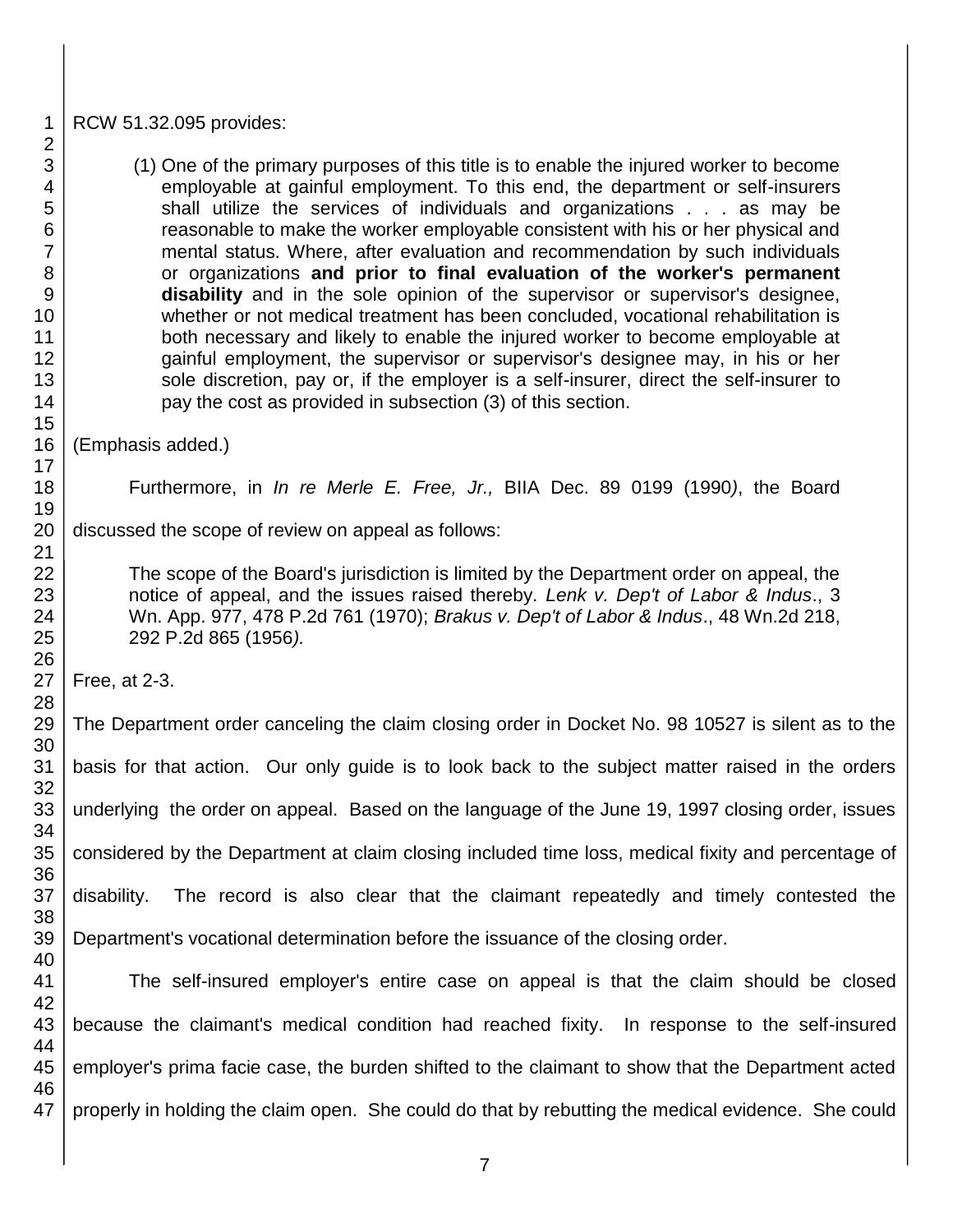also prevail by raising the unresolved vocational issue. If the Department disposed of the vocational issue improperly, then under the terms of RCW 51.32.095, closure was premature. Finally, if the Department erred with respect to the stated ending date of time loss compensation in the canceled order, Ms. King could establish that the cancellation order was incorrect by presenting evidence on that issue. Evidence on entitlement to loss of earning power would also be relevant to the latter determination.

We agree with the industrial appeals judge that the claimant established a need for further treatment of her right knee that is likely to improve her functioning. Both Dr. Kieras and Dr. Kevin McNamara (the self-insured employer's forensic examiner) concluded that further treatment was appropriate. Dr. James Smith, a second forensic examiner, felt no treatment was appropriate. Dr. MacNamara recommended surgery for what he diagnosed as bilateral chronic degenerative tears of the menisci. However, this extreme measure seems to be outweighed by mild findings on diagnostic imaging. More reasonable is Dr. Keiras' suggestion that intra-articular injections are worth a trial to see if they relieve the pain and limitations in the claimant's right knee. While the self-insured employer tried to characterize the injections as "not curative," the definition of medically necessary treatment includes measures that will restore function even if they do not reduce disability.

Because we remand the case to the Department with direction to provide treatment and to allow the left knee condition under Claim No.T-775671 as discussed below, we will not remand the appeal to the hearing process for further evidence on the time loss, loss of earning power, and vocational issues. The allowance of the left knee condition may well affect the Department's consideration of those matters.

 Claim No. W-169224 (Docket No. 98 15136) involves the claimant's left knee, which began aching and giving way about the time of the third arthroscopic surgery on her right knee. Whether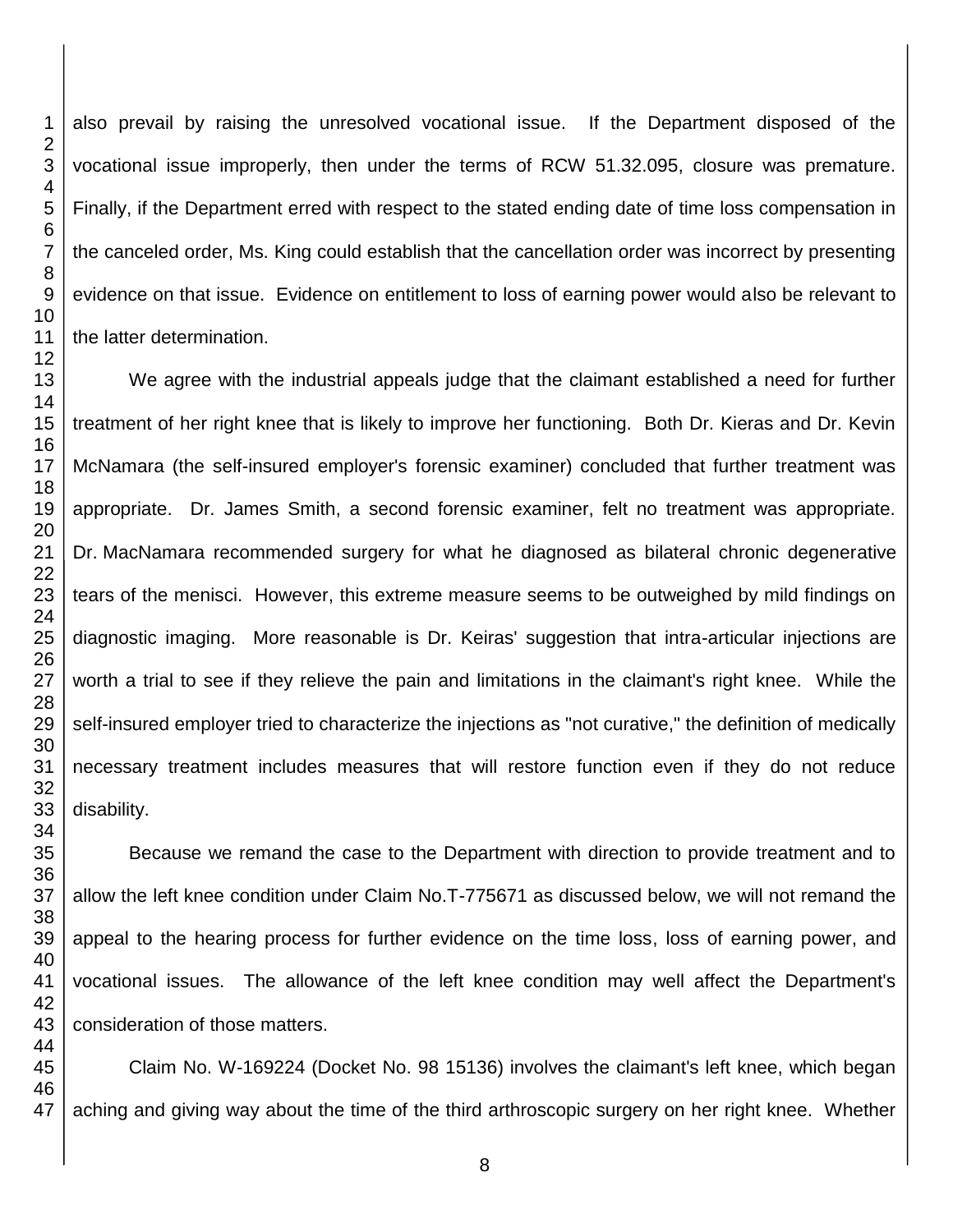one accepts that the condition is a meniscal tear as posited by Dr. McNamara or that it is degenerative arthritis as diagnosed by Dr. Kieras, both of those physicians testified that the left knee condition is due in whole or in part to the claimant favoring<sup>2</sup> her right knee due to the industrial injury. We, again, find the analysis of Dr. Kieras as the attending physician to be the more reasonable of the two.

In the order on appeal, the Department rejected the left knee condition as an independent injury. The Department did not pass on whether the condition might be related to the right knee injury. The Department was not required to issue a joint order under WAC 296-14-420 because both claims arose with the same employer. In the Proposed Decision and Order, the industrial appeals judge opined that the Department may choose to adjudicate whether there is a relationship between the right and left knee conditions. In fact, causation was litigated at hearing, and the right knee condition is more probably than not causally related to the industrial injury of December 8, 1994. On remand, the Department is directed to accept the left knee condition as a consequence of that injury and to provide benefits as appropriate.

There is testimony in the record that Ms. King's obesity was also a factor in the development of her left knee condition and in ongoing symptoms in her right knee. With respect to the former, the residuals of the original injury need only be one of the causes of the left knee condition to invoke coverage. With respect to the latter, Ms. King was obese when she was injured. We take the claimant as we find her. On the other hand she has lost in the neighborhood of 60 pounds on her own since the injury, so her request for a medically supervised weight loss program is not well taken.

l

 The PD&O consistently refers to the claimant "favoring" her left knee. As defined in the Merriam Webster Collegiate Dictionary, one definition of favor is "c : to treat gently or carefully < - ed his injured leg>." We believe the industrial appeals judge meant to say the claimant testified that she favored her *right* leg after the injury.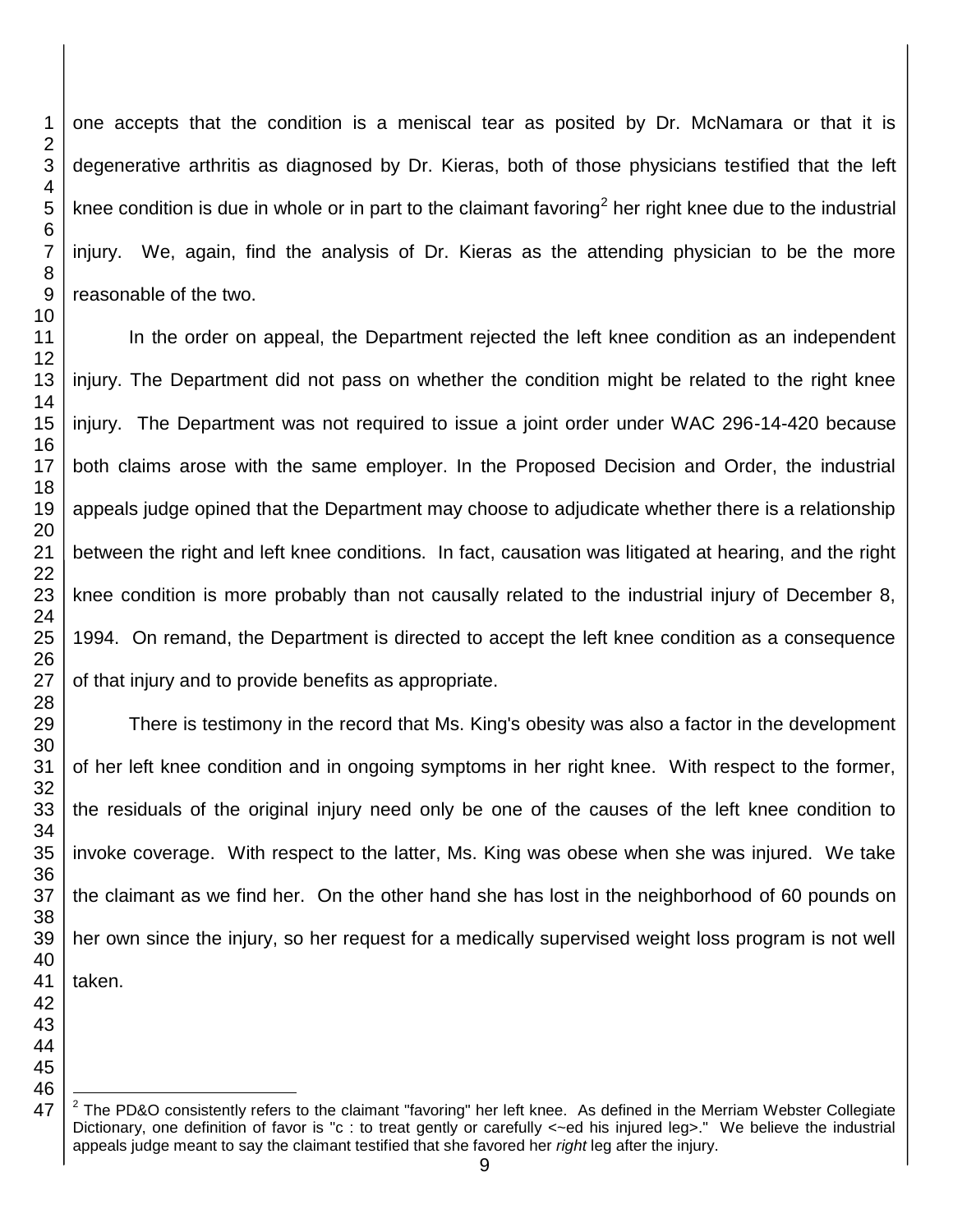On remand, we are concerned that the Department not perpetuate the ambiguity inherent in its November 10, 1997 order in Claim No. T-775671. The order canceled prior orders dated June 19, 1997 and October 13, 1997, and ordered that the claim remain open for treatment and action as indicated, but it did not directly address the reasons for the reversal. It did not specifically reinstate the time loss compensation ended on December 3, 1996, or indicate whether vocational services were being re-evaluated or whether loss of earning power was under review for any period. All of these issues remain viable and subject to re-evaluation by the Department in light of the allowance of the left knee condition. As in any instance, where a dispute arises at the Department level over the nature and extent of the benefits to be provided, the Department must respond to these concerns by entering a written decision as required by RCW 51.32.055(6).

### **FINDINGS OF FACT**

- 1. The claimant, Susan A. King, filed an application for benefits with the Department of Labor and Industries on April 11, 1995, alleging that she sustained an injury on December 8, 1994, during the course of her employment with the Federal Way School District. The claim was allowed and benefits were provided (Claim No. T-775671). On November 10, 1997, the Department issued an order canceling the orders of June 19, 1997 and October 13, 1997, and ordering that the claim remain open for authorized treatment and action as indicated. On December 30, 1997, the self-insured employer filed an appeal with the Department. The Department forwarded the appeal to the Board on January 23, 1998. On March 4, 1998, the Board granted the appeal subject to proof of timeliness, assigning it Docket No. 98 10527.
- 2. The claimant, Susan A. King, filed an application for benefits with the Department on February 11, 1998, alleging that she sustained an injury or developed an occupational disease on or about June 4, 1996, during the course of her employment with the Federal Way School District (Claim No. W-169224). On June 10, 1998, the Department issued an order affirming an order dated February 20, 1998, that denied the claim on the following grounds: no proof of a specific injury at a definite time and place in the course of employment, worker's condition is not the result of an industrial injury, and bills for services or treatment rejected except those used to make this decision. On June 18, 1998, the claimant filed an appeal with the Board of Industrial insurance Appeals. On August 3, 1998, the Board issued an order granting the appeal, assigning it Docket No. 98 15136.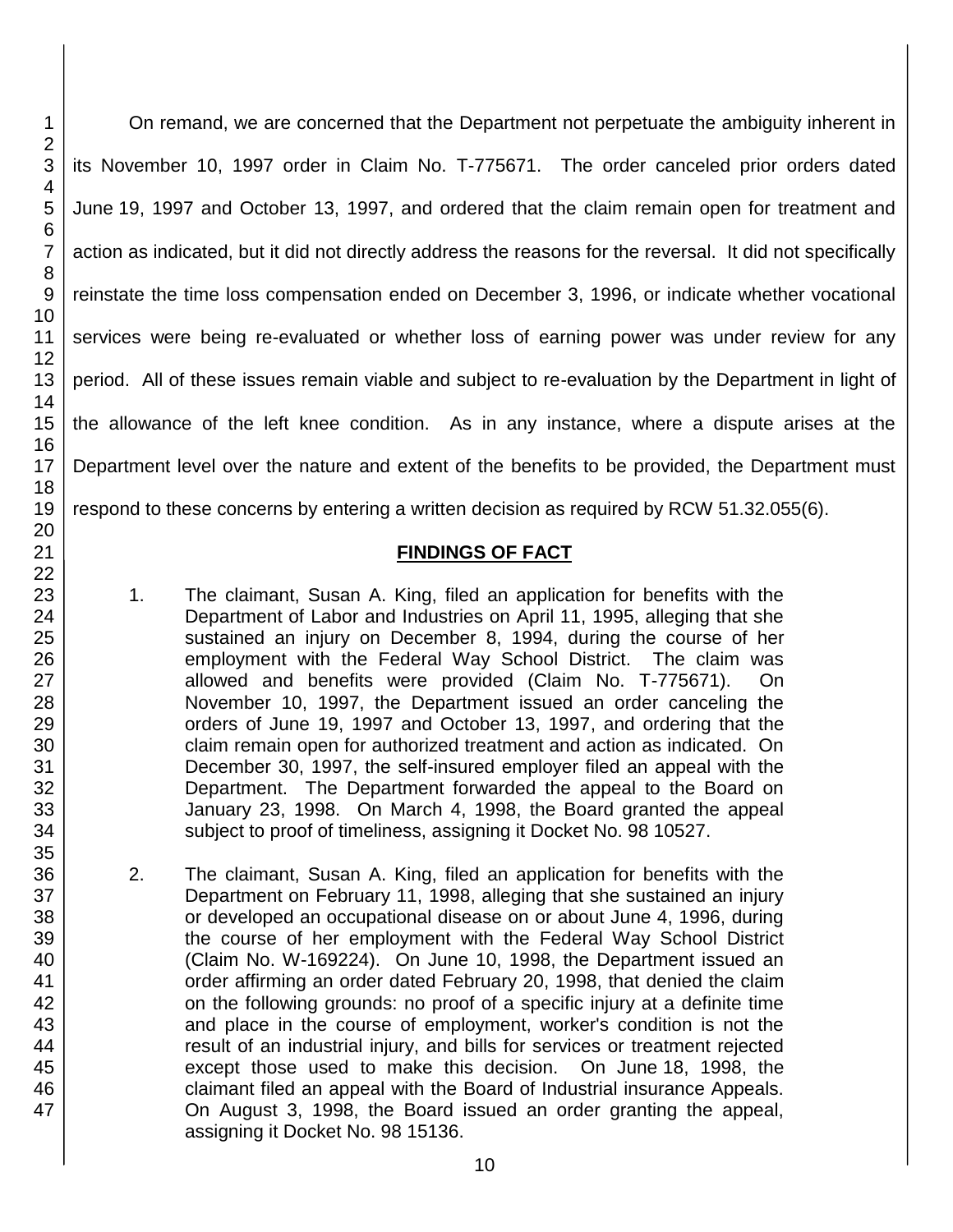- 3. On June 23, 1998, the claimant filed an application for benefits with the Department alleging that she sustained an injury on June 18, 1997, during the course of her employment with the Federal Way School District. The claim was allowed and benefits were provided (Claim No. W-054287). On October 30, 1998, the Department issued an order closing the claim with no award for permanent impairment. The order indicated that there was no increase in the claimant's permanent impairment over that previously awarded under Claim No. T-775671. On December 7, 1998, the claimant filed an appeal with the Board of Industrial Insurance Appeals. On January 4, 1999, the Board issued an order granting the appeal, assigning it Docket No. 98 21636.
- 4. On December 8, 1994, the claimant injured her right knee during the course of her employment as a teacher's assistant with the Federal Way School District. While chasing a student who was leaving the school grounds, Ms. King experienced a painful popping sensation in her right knee. As a proximate cause of the December 8, 1994 industrial injury, the claimant suffered a right meniscal tear status post right arthroscopy and medial and lateral meniscectomies.
- 5. As of November 10, 1997, the claimant's condition proximately caused by the December 8, 1994 industrial injury was not fixed and stable and had not reached maximum medical improvement. Necessary and proper medical treatment does not include a program of medically supervised weight loss.
- 6. On or about June 18 1997, the claimant was working as a library clerk with the Federal Way School District when she stepped off a chair and experienced a pop in her right knee. As a proximate cause of this injury, the claimant suffered an exacerbation of her right knee condition.
- 7. As of October 30, 1998, the claimant's right knee condition proximately caused by the June 18, 1997 industrial injury was not fixed and stable and had not reached maximum medical improvement. Necessary and proper medical treatment does not include a program of medically supervised weight loss.
- 8. On or about June 4, 1996, the claimant began to develop symptoms in her left knee. These symptoms were proximately caused by the effects of the right knee injury of December 8, 1994.

### **CONCLUSIONS OF LAW**

1. The appeals were timely filed. The Board of Industrial Insurance Appeals has jurisdiction over the parties and the subject matter of these appeals.